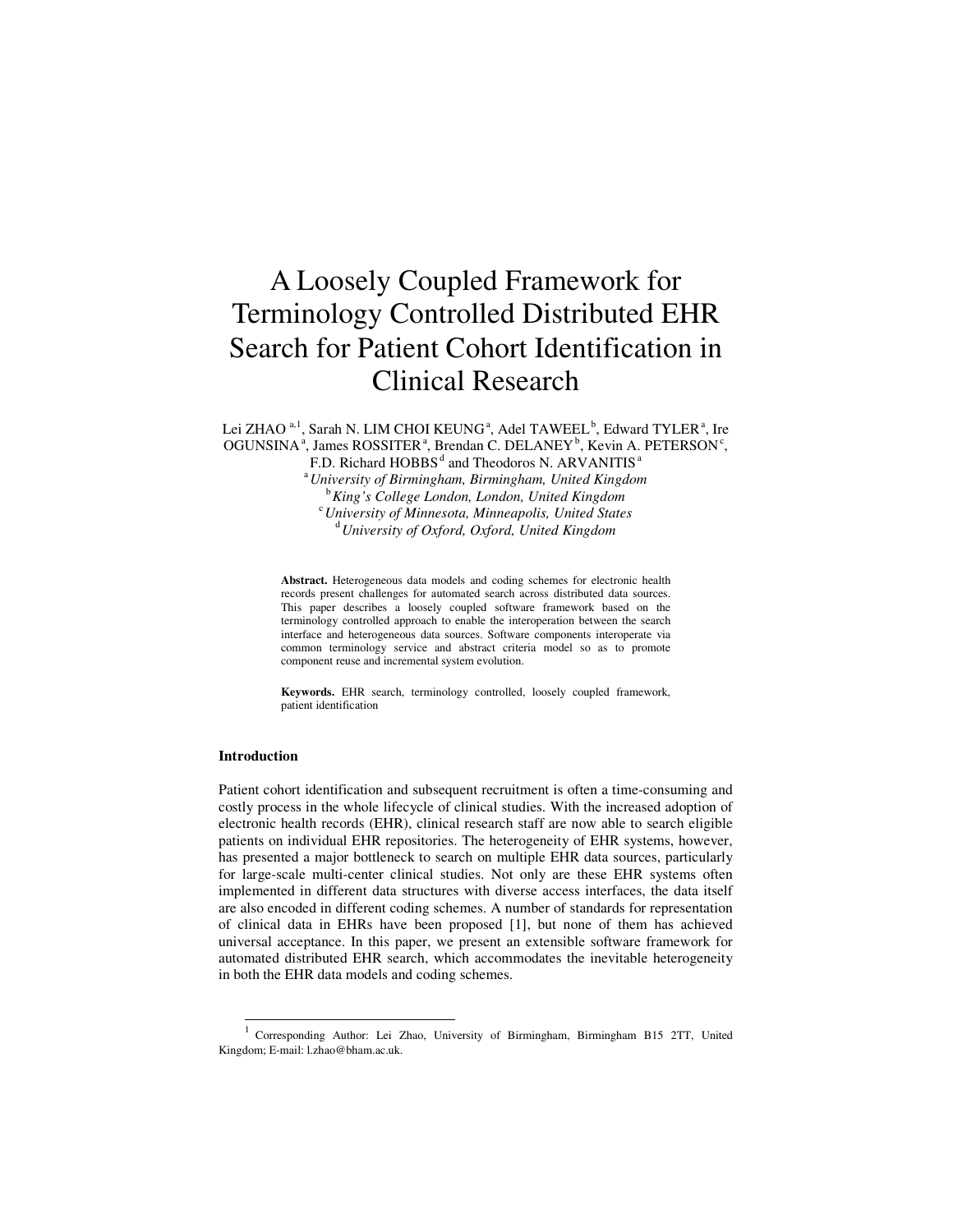## **1. Related Work**

In recent years many efforts have been made to connect distributed EHR data sources for clinical research. Particularly, ePCRN (electronic Primary Care Research Network [2]) and I2B2 (Informatics for Integrating Biology & the Bedside [3, 4]) have developed software solutions to support queries across distributed EHR databases to identify potentially suitable subjects for research. The ePCRN developed the pilot infrastructure for the US Federation of Practice-based Research Networks and the implementation was based on open source grid middleware OGSA-DAI [5] and Globus Toolkit [6]. The I2B2 concentrated mainly on hospitals and the entire architecture was built on web services. Although ePCRN and I2B2 have a different community focus and are different in their implementation details, they share many common approaches. In order to address the EHR data model heterogeneity, both have chosen a single crosssite standard data model and have mapped source data to the standard model. ePCRN adopted the ASTM standard CCR (Continuity of Care Record [7]), while I2B2 chose to develop their own "star schema" where observations about patients were stored in a central observation fact table. In order to address the coding scheme heterogeneity across data sources, both have chosen a "terminology controlled" approach where a standard terminology is mapped to local original codes. ePCRN used the public web service of NCI Metathesaurus [8] to provide a mapping of concepts to terms among source coding schemes. I2B2 developed their own set of standard concepts and also added support for coding schemes frequently used in the US hospital systems such as International Classification of Diseases (ICD), National Drug Code (NDC), and Logical Observation Identifiers Names and Codes (LOINC). Both projects also developed a graphical user interface to help clinical researchers specify query criteria, using provided standard terminology. However, the constructed queries are bound to the database schemas and are restricted to a certain logical structure.

The initial version of ePCRN implementation essentially followed a bottom-up approach, where the initial search system was designed around the underlying data model, i.e. CCR. This has limited its flexibility and interoperability with other systems. Expanding on the ePCRN approach, we propose a more extensible, loosely coupled search framework in the new version of the technology to alleviate these limitations. The current extension and implementation follows a more top-down, model-driven approach.

## **2. A Loosely Coupled Search Framework**

#### *2.1. Conceptual Architecture*

Instead of enforcing a single standard EHR model across the whole system, the new architecture focuses on the design of interoperable interfaces between the search component and local EHR data sources (Figure 1). A specially designed terminology web service allows end users to browse and select standard concepts from the common terminology service (CTS), which provides mappings from standard concepts to local coding schemes, builds search criteria using selected concepts, and submits to the search coordinator. The search coordinator distributes the search request to local data sources and coordinates their execution. In the current ePCRN implementation, administrators can configure a limit on how many concurrent searches can be running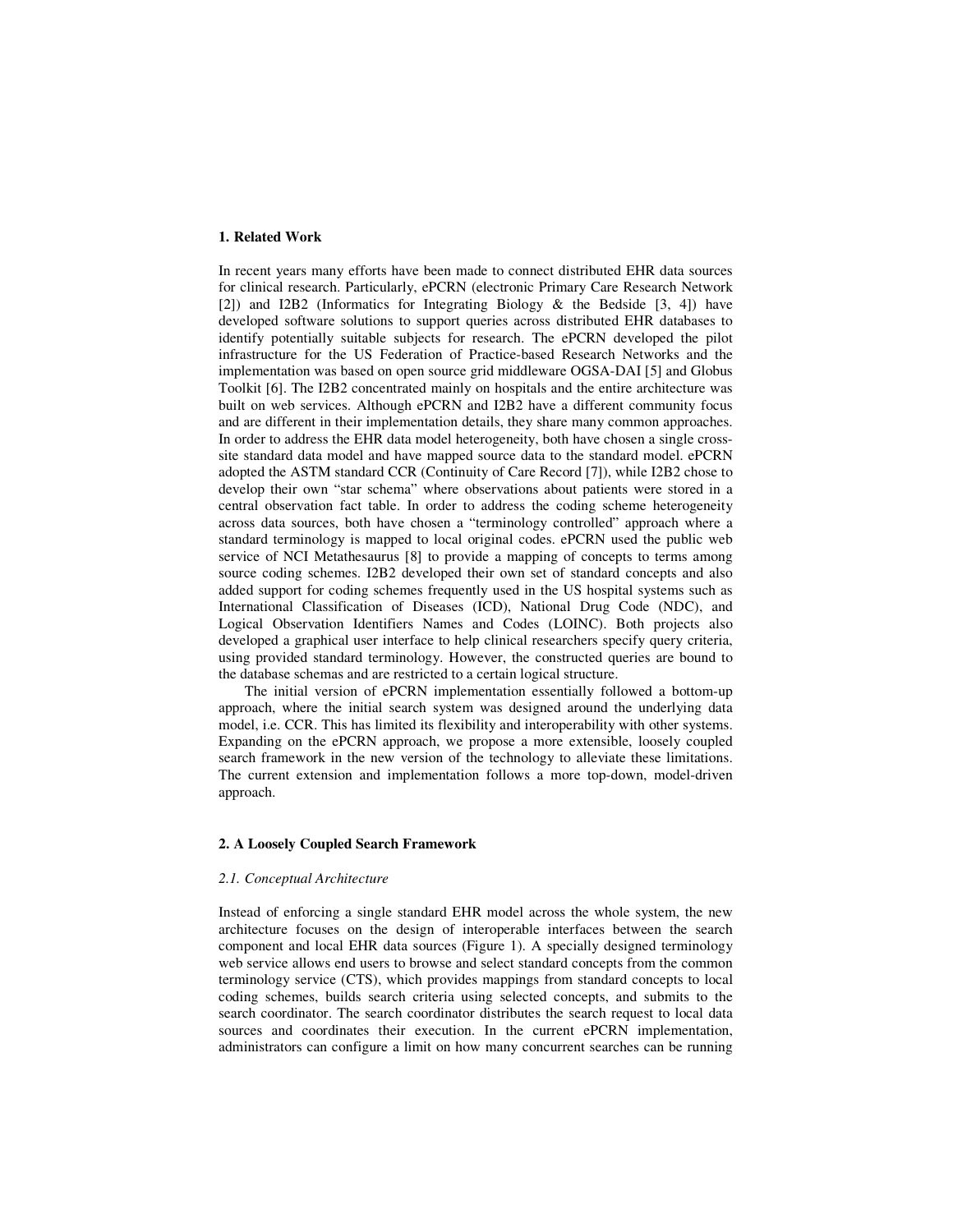at the same time, in order to avoid overloading the system. In the future, advanced scheduling algorithms can be developed to dynamically optimize system throughput or give certain users higher priority. Similar to the initial ePCRN version, the search criteria are captured in an abstract representation, which is neutral to local data source implementations. However, in this approach local search brokers translate the abstract criteria into executable local statements suitable to run the search on the local EHR system and return the result to the coordinator. Finally the coordinator aggregates individual results and presents back to the users. This architecture enables loosecoupling between data sources and the search interface, and thus allows flexible implementation options for individual EHR source.



**Figure 1.** Conceptual architecture.

#### *2.2. Common Terminology Service*

Instead of integrating and storing terminology mappings at each data source, which is the I2B2 approach, the common terminology service provides a unified platform to deliver terminology mappings and is shared by all entities. A centralized terminology service is easy to reuse, maintain and evolve. The Unified Medical Language System (UMLS) Metathesaurus is a comprehensive multi-lingual biomedical terminology database which covers many terminologies used for clinical care, translational and basic research and provides cross-mappings between these source terminologies [9]. The NCI Metathesaurus [10], version 4.3, is based on the UMLS Metathesaurus, but only supports the English language, which has restricted its usage outside the US. With the aim of supporting European languages and including more European terminologies, we have developed an integrated terminology service [11] (as part of the TRANSFoRm project [12]), based on a UMLS Metathesaurus subset. The terminology service covers the most commonly used coding schemes in European primary care systems, including SNOMED CT, ICD-10, ICPC, Read Codes, etc. The service was implemented using LexEVS 5.1 and is currently being upgraded to version 6. LexEVS is an open source general purpose terminology service solution which supports HL7 CTS 2 Draft Standard for Trial Use [13].

## *2.3. Abstract Search Criteria Model*

The abstract search criteria model is key in achieving interoperability between individual data sources (Figure 2). This model is based on the initial version of ePCRN,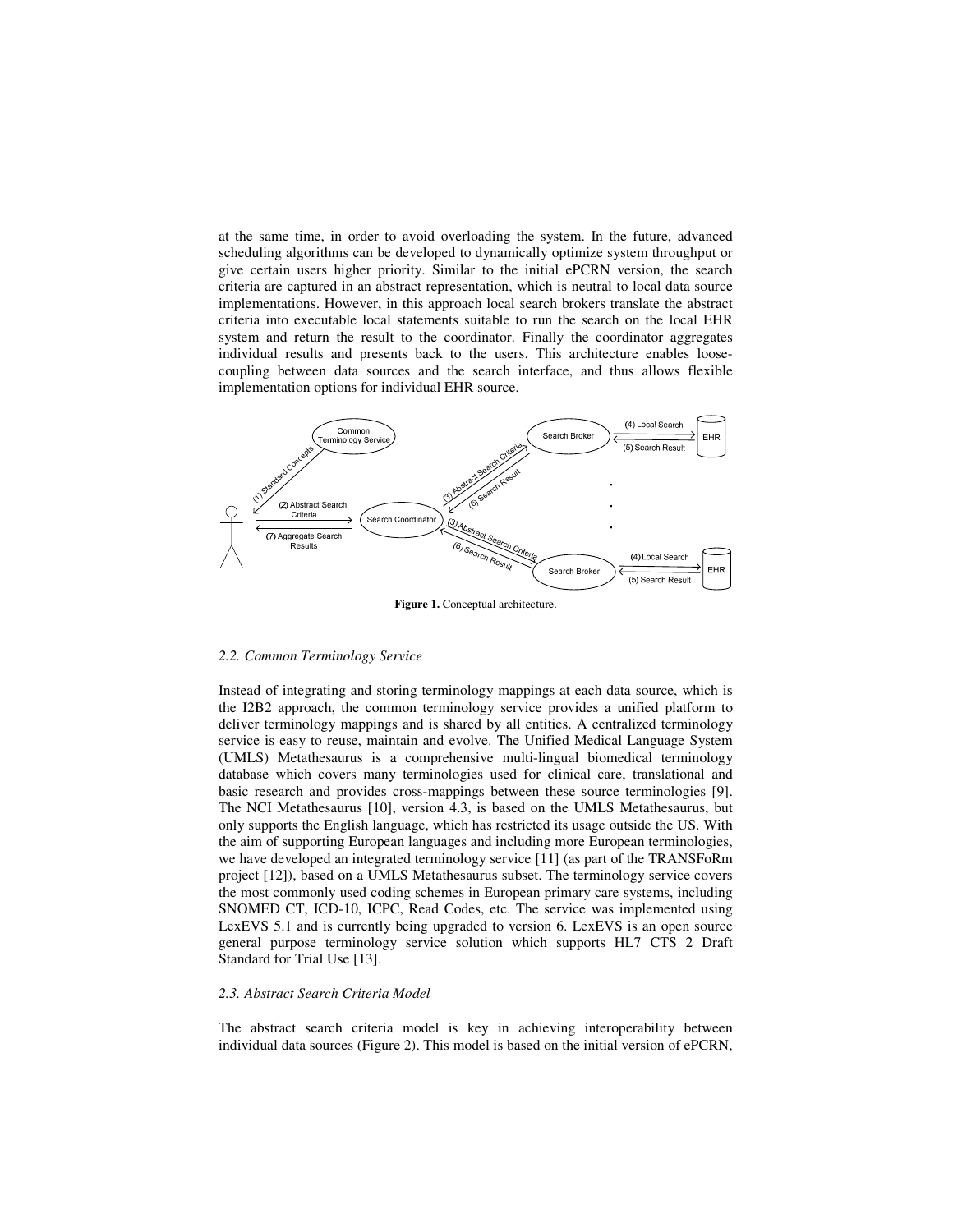however has been extended to allow a higher level of abstraction, by generalising search criteria concepts. A single criterion follows the pattern of {concept, value, time range} which provide basic building blocks to construct arbitrarily complex logical statements. The model is easy to extend by introducing more complex value type and new time range specifications.



**Figure 2.** Abstract search criteria model.

## *2.4. Local Search Translation*



**Figure 3.** Translated search statement snippets.

We have developed the search broker for the pilot ePCRN data repositories that we are setting up in the UK. The data are coded in Read Codes version 2. The actual implementation uses MySQL to store CCR XML strings. We do not have space to present the complete algorithm here, so instead we use code snippets to demonstrate the process (Figure 3). The example criteria encode a single criterion to search on the concept Diabetes Mellitus whose concept identifier is C0011849 in UMLS. The automatically generated query statement searches the CCR problem sections, based on the concept's semantic type Disease or Syndrome, for the mapped Read Codes. As demonstrated it is relatively straightforward to translate the abstract search criteria into CCR queries. We are also investigating connection with I2B2 data repositories.

## **3. Discussion**

This paper concentrates on the distributed EHR search framework. A system interacting with EHR data also needs to address data privacy concerns, maintain